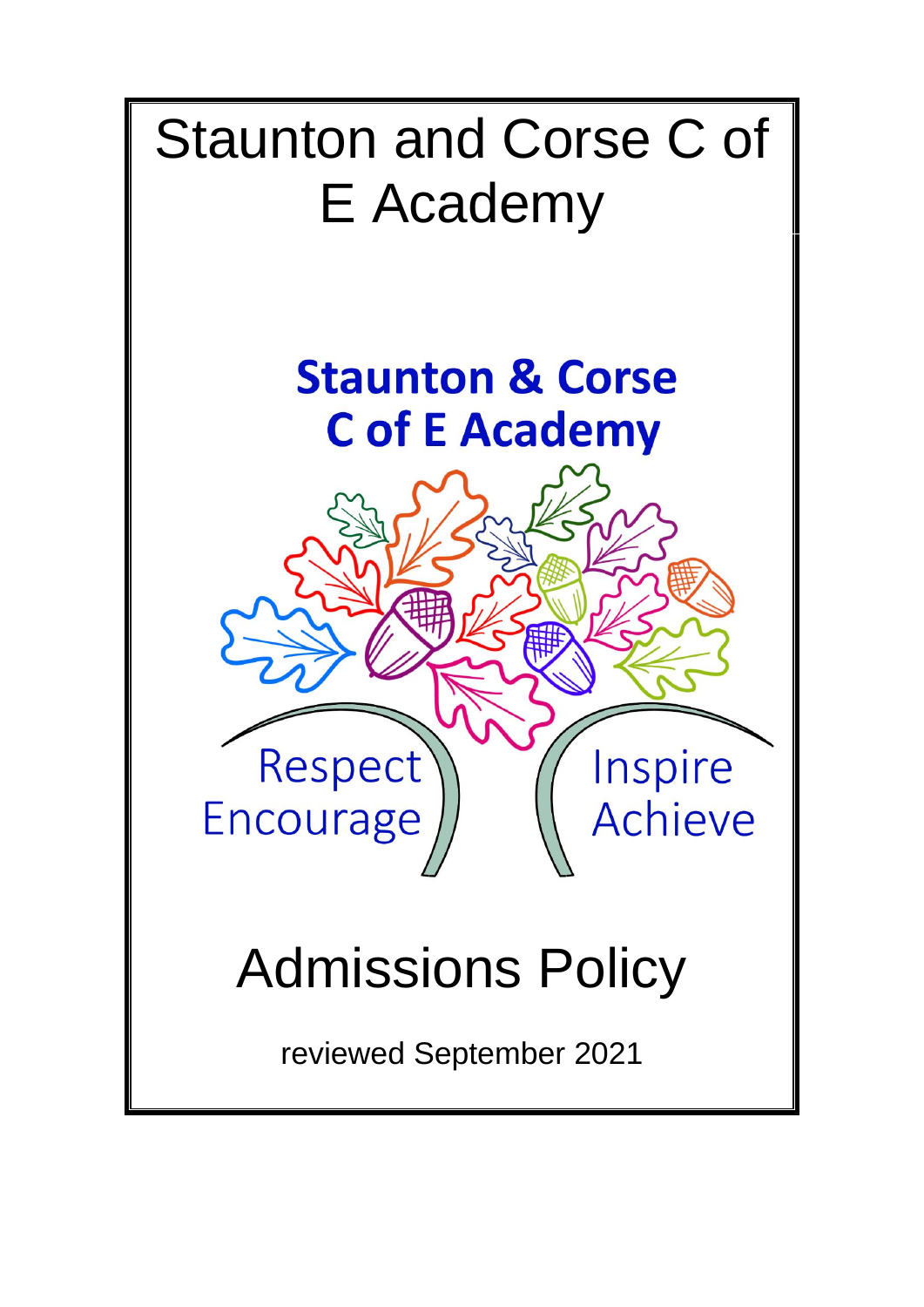## **STAUNTON AND CORSE C. OF E. ACADEMY ADMISSIONS POLICY 2021-2022**

Staunton & Corse Academy is a Church of England School. It is a Voluntary Aided School. The School Governing Body is the Admissions Authority.

In accordance with the Education Act 2002, this Admissions Policy has been produced in consultation with the Diocese of Gloucester and the Local Education Authority.

Any parents of children of primary age are welcome to approach the School for a place for their child.

The School's indicated admission number for each year group is 15.

In the event of over subscription for places at the School preference will be given in the following order:-

The 2021 School Admissions Code (the Code) requires children who appear (to the admission authority) to have been in state care outside of England and ceased to be in state care as a result of being adopted to be given equal first priority in admission arrangements, alongside looked after children (LAC) and children who were previously looked after by English local authorities (PLAC). This advice refers to these children as internationally adopted previously looked after children – "**IAPLAC"**.

*The draft Code and associated regulations were laid before Parliament on 13 May 2021. The Code is laid in Parliament for a 40-day period during which both the House of Commons and the House of Lords have the opportunity to review the Code and any Member can pass a motion to not approve it. This 40-day period is expected to expire on 1 July, and provided there is no such motion, the new Code will come into force on 1 September 2021.*

- 1. to looked after children, or to children who were previously looked after. \*
- 2. to children, who live in the ecclesiastical parishes of Staunton and Corse, wanting to join siblings\* already attending the School and whose siblings will continue to be in attendance when the younger child is admitted. A map showing the boundaries of the ecclesiastical parishes is available for inspection at the School if necessary.
- 3. to children living in the ecclesiastical parishes of Staunton and Corse.
- 4. to children for whom only one particular school is appropriate due to an exceptional medical condition. Applications under this criterion will only be considered if they are supported by a written statement from the child's doctor. This must demonstrate that there is a very specific connection between the medical need and the facilities or resources of this school*.*
- 5. to children, who live outside the ecclesiastical parishes of Staunton and Corse, wanting to join siblings\*\* already attending the School and whose siblings will continue to be in attendance when the younger child is admitted.
- 6. to any other children.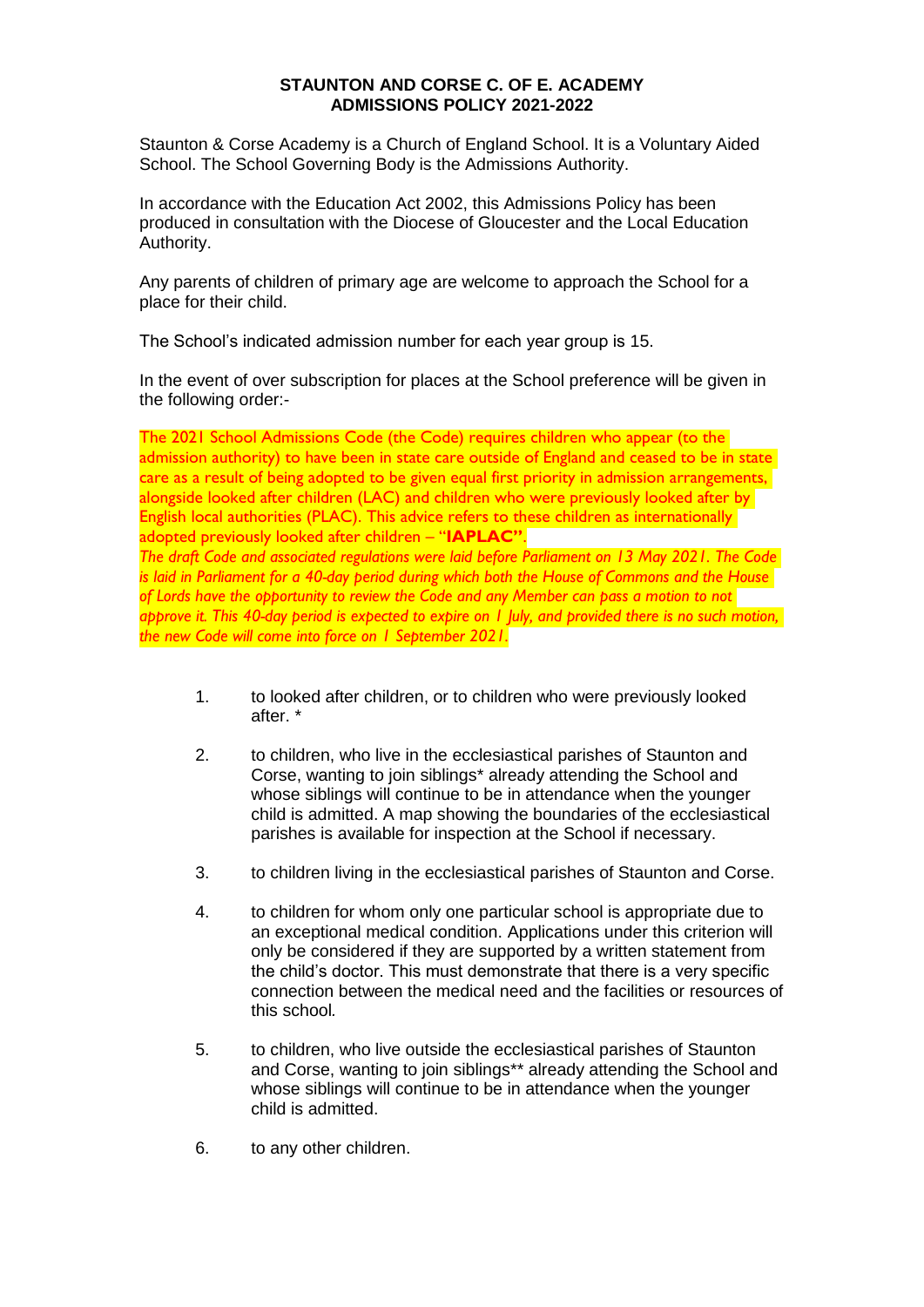## *Reception Entry children*

*Children are entitled to a full-time place from the September following their fourth birthday, however, children may attend part-time until later in the school year but not beyond the point at which they reach compulsory school age.*

## *Admission of Summer Born Children for Reception Entry*

The Governing Body acknowledges the updated advice from the Department of *Education that, parents/carers of "summer born" children (born between 1 April and 31 August) may request to start the Reception Class of a school a whole academic year later. The Governing Body will make individual decisions on behalf of Staunton & Corse C of E Academy. We follow the Local Authority process which states that parents can only apply for a Reception place at a school once and must apply for a place during the standard application process timeline for their chronological year group, stating their reasons for requesting deferred entry to the following year. The Governing Body will decide whether the deferred entry can be approved for the school.*

# *Normal Admission Round*

*The term 'normal admissions round' refers to all applications for admission to the main year of entry of the school i.e. Reception for Infant and Primary Schools. Applications made during the normal admissions round will be made in advance of the academic year in which the child is due to start at the new school. Children are entitled to a full-time place, however, may attend part-time until later in the school year but not beyond the point at which they reach compulsory school age.*

#### **Looked After Children/Previously Looked After Children Definition**

*A '*looked after child' *( 1 )* or a child who was previously looked after but immediately after being looked after became subject to an adoption*( 2 )* child arrangements order (residency order) *( 3 )* or special guardianship order *( 4) .*

- *(1) A 'looked after child' is a child who is (a) in the care of a local authority, or (b) being provided with accommodation by a local authority in the exercise of their social services functions (see the definition in Section 22(1) of the Children Act 1989) at the time of making an application to a school. In Gloucestershire, such children are referred to as Children in Care.*
- *(2) This includes children who were adopted under the Adoption Act 1976 (see section 12 adoption orders) and children who were adopted under the Adoption and Childrens Act 2002 (see section 46 adoption orders).*
- *(3) Under the provisions of s.12 of the Children and Families Act 2014, which amend section 8 of the Children Act 1989, residence orders have now been replaced by child arrangements orders.*
- *(4) See Section 14A of the Children Act 1989 which defines a 'special guardianship order' as an order appointing one or more individuals to be a child's special guardian (or special guardians) including those who appear to the admission authority to have been in state care outside of England and ceased to be in state care as a result of being adopted*